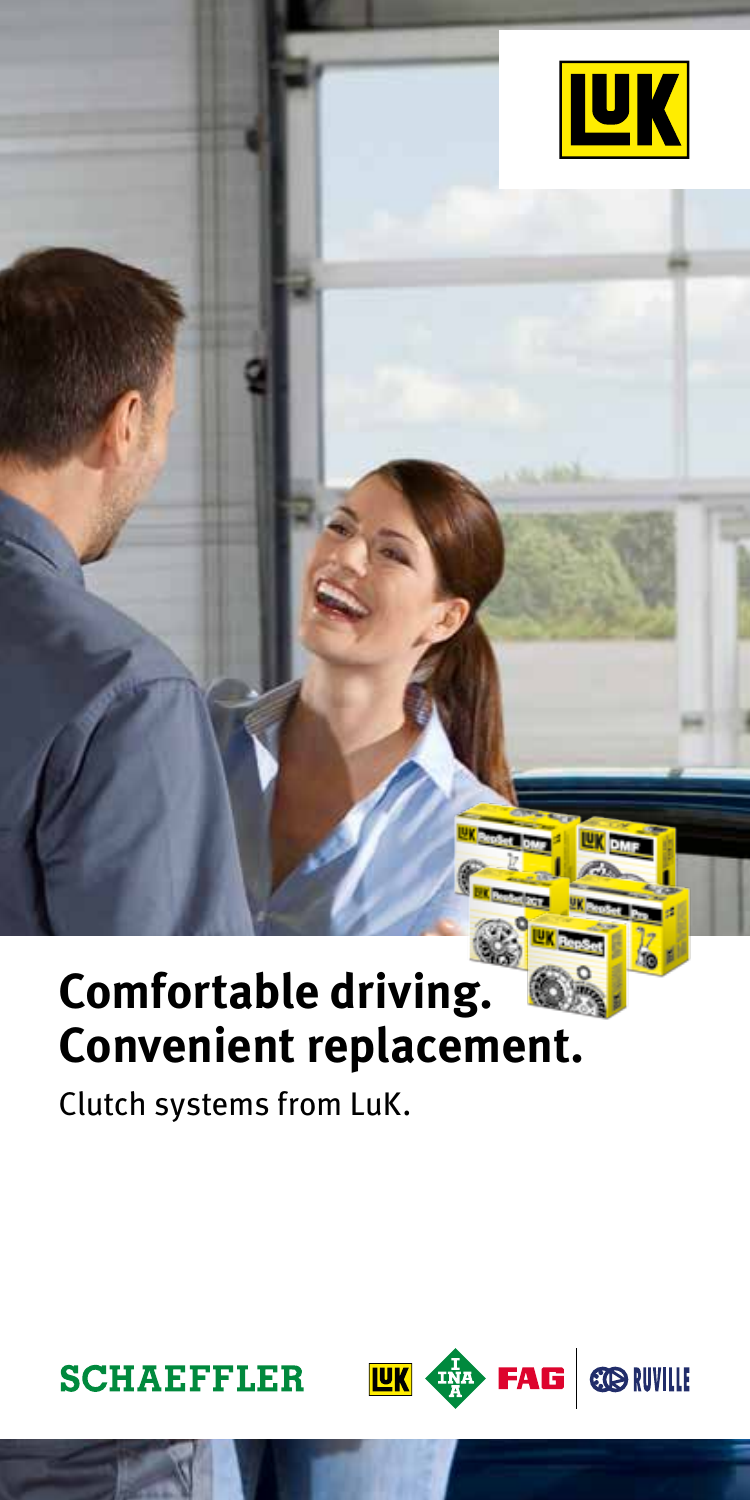# **All from one source.**

For garages a clutch repair is daily business. It must be done quickly and without complications. LuK offers the optimal spare parts and repair solutions. Clutch disc, pressure plate, release bearing and all other peripheral clutch parts or one complete repair solution in a box.

It is not without reason that LuK has been an established original supplier to almost all of the world's vehicle manufacturers for the past 45 years, and the principle is simple: everything is available from just one source – from the clutch to the dual mass flywheel plus all of the required hydraulic components.

## **Repair systems: a family affair.**

Repair solutions from Schaeffler Automotive Aftermarket, such as the LuK RepSet family, effectively support garages with clutch repairs – from clutch system hydraulics and dual mass flywheel, to the replacement of a dry double clutch. A repair solution includes all the parts required to complete a professional repair, accurately fitting and made for an error-free repair.

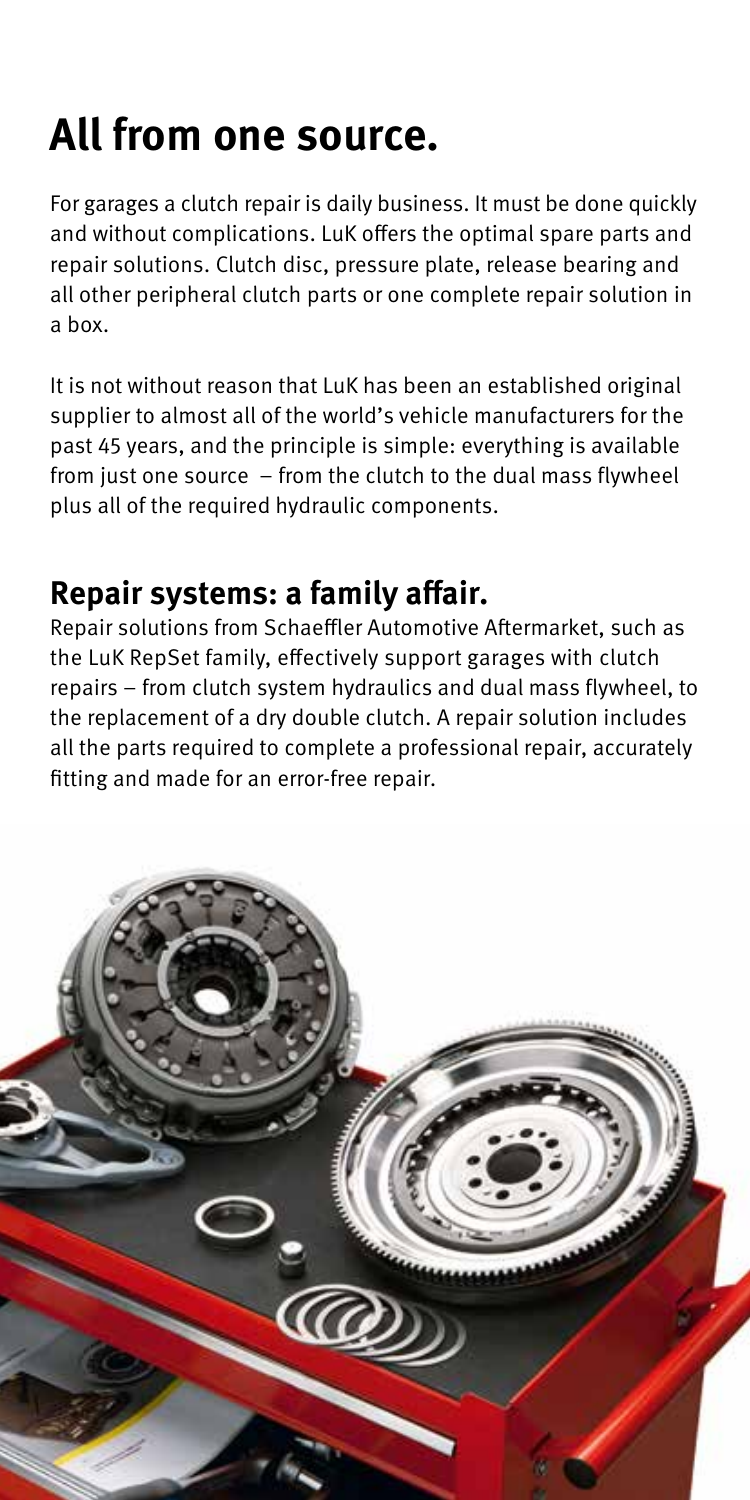## **LuK Repair Solutions.**

The original equipment of a vehicle and the diagnosis in the garage determine the choice of the correct repair solution. The contents of the packages are vehicle specifically aligned and the quality is always OE.

- **• LuK RepSet:** the classic LuK RepSet includes a clutch pressure plate, clutch disc and release bearing for vehicles without a dual mass flywheel (DMF) or for repair situations where the DMF does not need to be replaced
- **• LuK RepSetPro:** the LuK RepSet Pro consists of a clutch pressure plate, clutch disc and concentric slave cylinder. Vehicles equipped with a concentric slave cylinder must have this component replaced when the clutch is repaired
- **• LuK RepSetDMF:** if the dual mass flywheel (DMF) is defective the clutch is replaced during the repair as well. The LuK RepSet DMF therefore includes the DMF, clutch pressure plate, clutch disc and release bearing or concentric slave cylinder
- **• LuK RepSet2CT:** the dry double clutch is a wearing part just like the single disc clutch. The LuK RepSet 2CT includes the double clutch module, the actuating mechanism and all the necessary mounting parts
- **• LuK DMF:** apart from the LuK RepSet DMF the dual mass flywheel (DMF) is also available in a separate package. Important: the DMF is required to be mounted in combination with the LuK RepSet, LuK RepSet Pro and LuK RepSet 2CT
- **• LuK Hydraulic Systems:** Today, clutch actuation is mainly on a hydraulic basis. Thereby fully hydraulic systems operate with master cylinders and central release bearings, semi-hydraulic systems with master and slave cylinders. Additionally, feed lines, filters and valves are available.



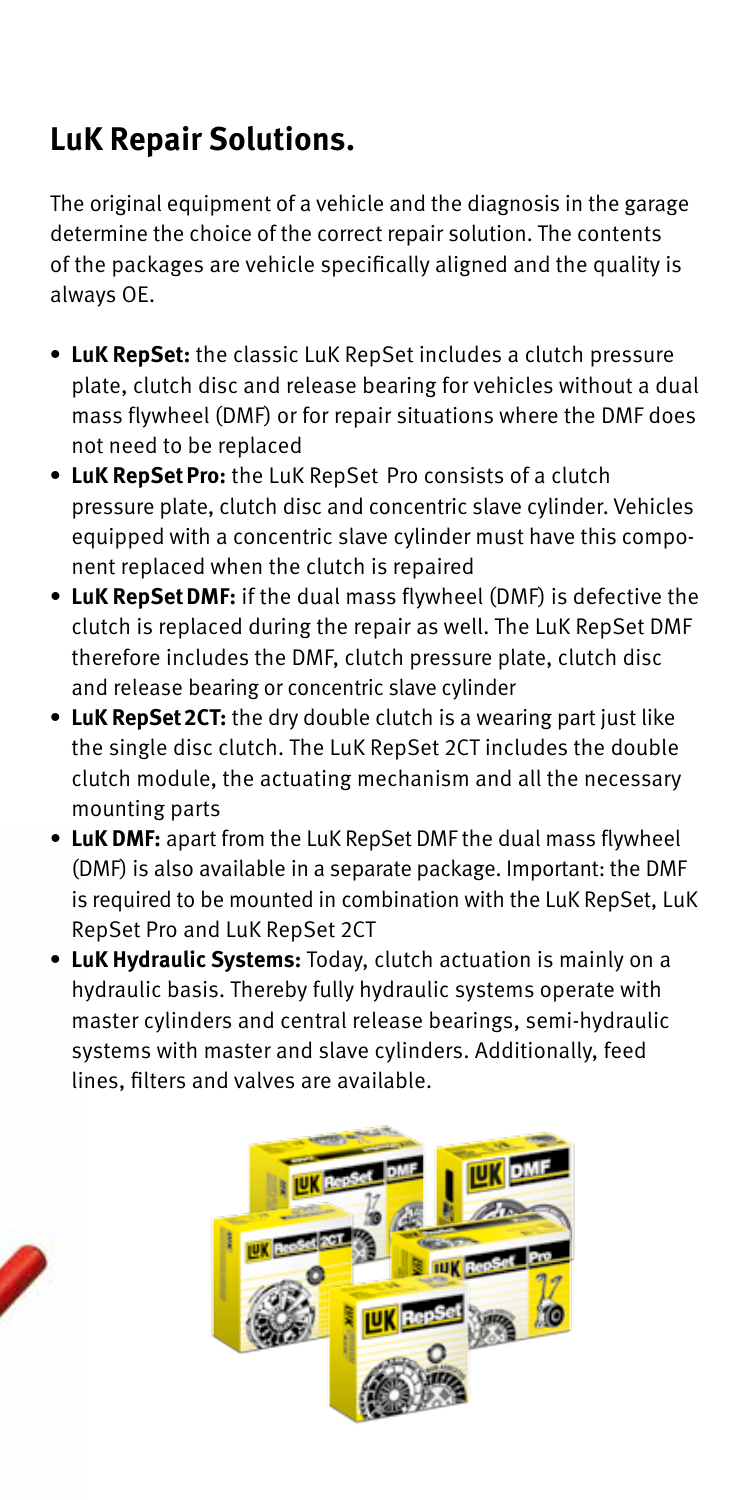## **The strong, silent type. LuK RepSetDMF.**

The LuK RepSetDMF is a repair solution for the replacement of a dual mass flywheel together with the clutch. The dual mass flywheel (DMF) was developed and put into production in 1985. It reduces vibrations in the drivetrain and ensures smooth running.

#### **Advantages:**

- Reduced vibrations in the drivetrain
- Prevents gearbox and chassis noises
- Relieves gearbox loads
- Increases driving comfort
- Best OE quality



#### **Comfort and control on the road. LuK RepSet2CT.**

The LuK RepSet 2CT is a repair solution for dry double clutches and is unique in the aftermarket. The dry double clutch consists of two partial clutches and the corresponding actuating elements that operate one manual gearbox. It combines the comfort of an automatic transmission with the dynamics of a manual gearbox.

The dry double clutch was put into production by LuK in 2008. The technology of the double clutch gearbox has gained increasing importance on the market. Especially the high volume production vehicles in the small and mid-class vehicle segments are being increasingly equipped with this technology.

#### **Advantages:**

- Lower fuel consumption
- More pulling power
- Increased driving comfort
- Unique OE quality
- Unique to the independent garage

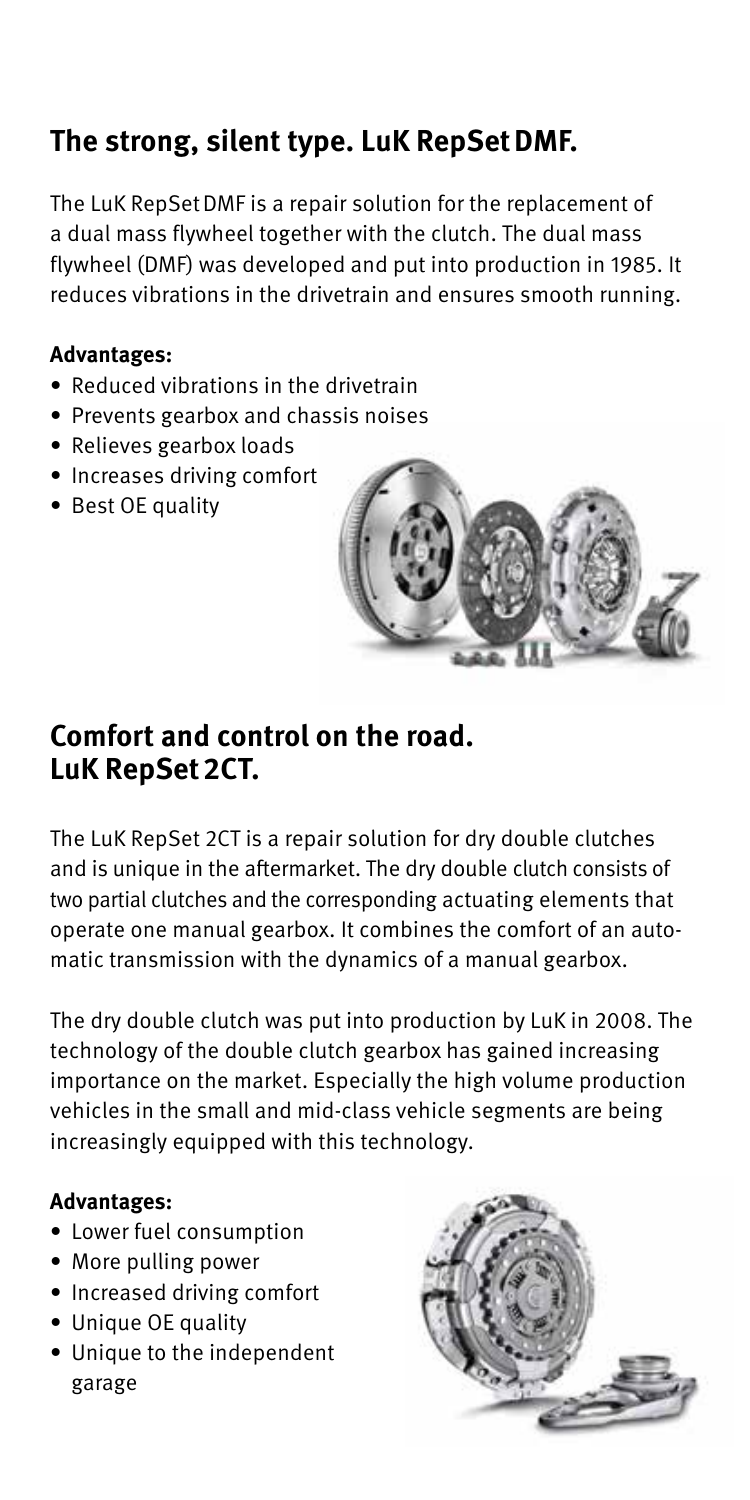## **Strong alone, unbeatable together! Schaeffler Automotive Aftermarket.**

The automotive aftermarket is constantly evolving, the demands and expectations of all those involved in the market are always on the increase. Only those who can meet these challenges with a wide range of products will survive and thrive.

## **SCHAEFFLER**



With its four brands LuK, INA, FAG and Ruville, Schaeffler Automotive Aftermarket is excellently equipped for the future. Whether transmission, engine or chassis – all products and repair solutions from Schaeffler Automotive Aftermarket stand for advanced technology and outstanding original-equipment (OE) quality.



Schaeffler Automotive Aftermarket can fall back on decades of experience on the independent spare-parts market, and is able to offer solutions that are tailor-made to meet a wide range of repair requirements. Customers of the Automotive Aftermarket business division have furthermore access to the innovative products of the Schaeffler Group, which is a leading development partner to vehicle manufacturers around the world.